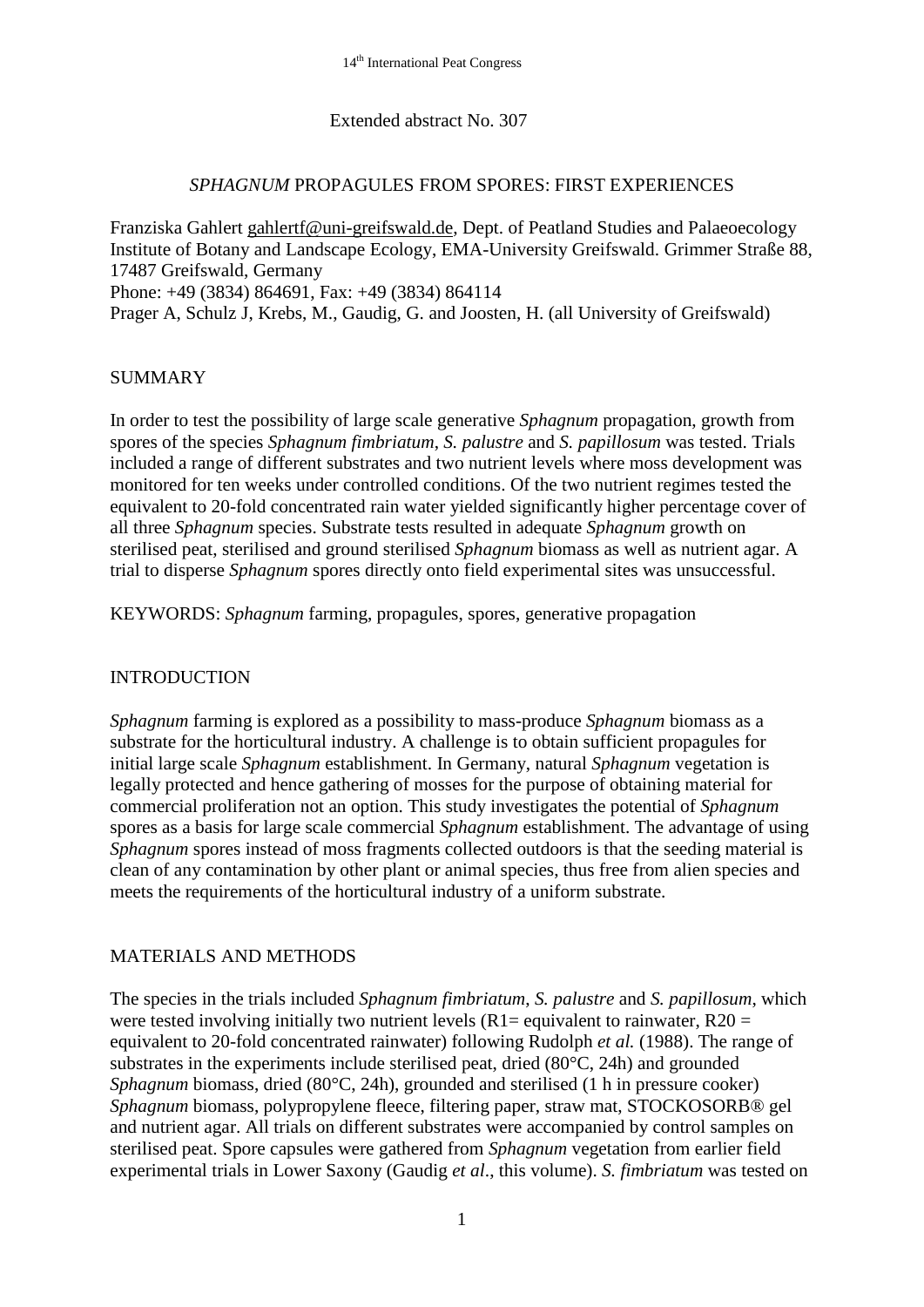all substrates; the other two species only on selected substrates because of limited spore material availability. 3000 spores per cm² were dispersed onto the different substrates in petri dishes with three replications per variant. Spore numbers were estimated by measuring the size of spore capsules and 20 spores from each capsule (Sundberg and Rydin, 1998). The petri dishes were covered with lids but not closed airtight (Sundberg and Rydin, 2002). The samples were fertilised weekly with nutrient solutions R1 and R20. The trial was commenced under controlled conditions at 20°C with fourteen hours of daily lighting and ten hours of darkness. After ten weeks the petri dishes were placed in a greenhouse and covered with larger lids to allow further growth in height. The plantlets were gradually transplanted into seed trays, covered with lids and cultivated for 4 months in the greenhouse (April-August 2011). In August 2011 the young mosses were transplanted directly onto peat and onto floating mats in the field site, where their further outdoor development was monitored. Additional field experiments were conducted outdoors to test whether it is possible to accelerate *Sphagnum* establishment and to minimize working costs, by directly dispersing spores onto field experimental sites. The substrates were floating mats, peat and polypropylene fleece under protective shading.

Statistical analysis and figures were made with the software R (R Development Core Team 2009). Differences between sites were analysed with the non parametric Kruskal Wallis test and a multiple comparison test after Siegel & Castellan (1988, R package pgirmess, Giraudoux, 2010).

# RESULTS

After spore germination and formation of protonemata, plantlets of all three species developed after six weeks on sterilised peat, nutrient agar and sterilised *Sphagnum* biomass. On these substrates small, dense growing mosses developed within 10 weeks with highest covers at sterilised *Sphagnum* biomass (Fig. 1A). The cultivation on unsterilised *Sphagnum*  biomass failed as it showed a strong overgrowth with algae and mould leading to the delayed formation of only few protonemata and plantlets. On polypropylene fleece, filtering paper or STOCKOSORB® hardly any protonemata developed and no plantlets at all grew within the investigation period.

*S. fimbriatum* shows at the nutrient level R1 highest cover of plantlets after 10 weeks, but still less than all *Sphagnum* species at the nutrient level R20 (Fig. 1B). In contrast, under nutrient regime R1 the number of plantlets was significantly higher than under R20 (Fig. 2). *S. fimbriatum* developed more plantlets than the other two species (Fig. 2).

Into the field transplanted *Sphagnum* plantlets show successful establishment on peat by the development of numerous new capitula after three months.

The trials to grow *Sphagnum* from spores directly on field experimental sites did not result in viable growth of protonemata and plantlets.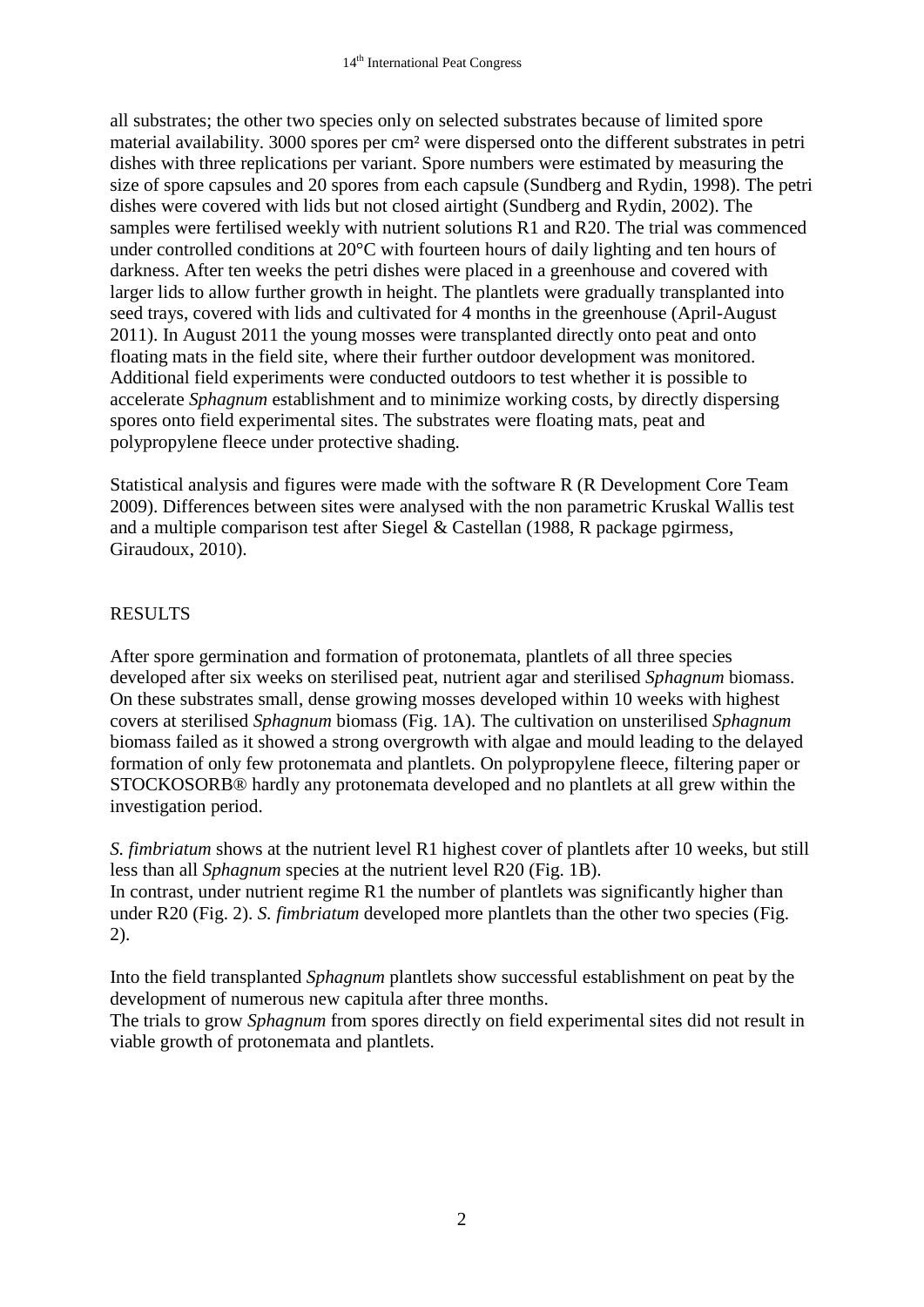

Fig. 1. Percentage cover of *Sphagnum* plantlets with regard to A) different tested substrates (nutrient level R20); represented by the mean (grey bars) and its standard deviation and B) of the different peat moss species and nutrient levels (R1= equivalent to rainwater, R20 = equivalent to 20fold concentrated rainwater) on sterilised peat in Petri dishes 10 weeks after spore spreading, n indicates the number of measurements. Differences were tested within each box separately (Kruskal Wallis and multiple comparison test). Values with different letters differ significantly (*P*≤0.05).



Fig. 2. Number of *Sphagnum* plantlets of the different peat moss species at the different substrates and nutrient levels in petri dishes 10 weeks after spore spreading. Differences were tested within each box separately (Kruskal Wallis and multiple comparison test). Values with different letters differ significantly (*P*≤0.05).

#### DISCUSSION

*Sphagnum* plantlets were successfully cultivated from spores within the 10 weeks study period under controlled conditions in the greenhouse (Fig. 1 and 2). The trials demonstrated that nutrient regime 20-fold equivalent of rain water (R 20) promotes *Sphagnum* growth better than nutrient regime of rain water (R1) (Fig. 1B). This is confirmed by other studies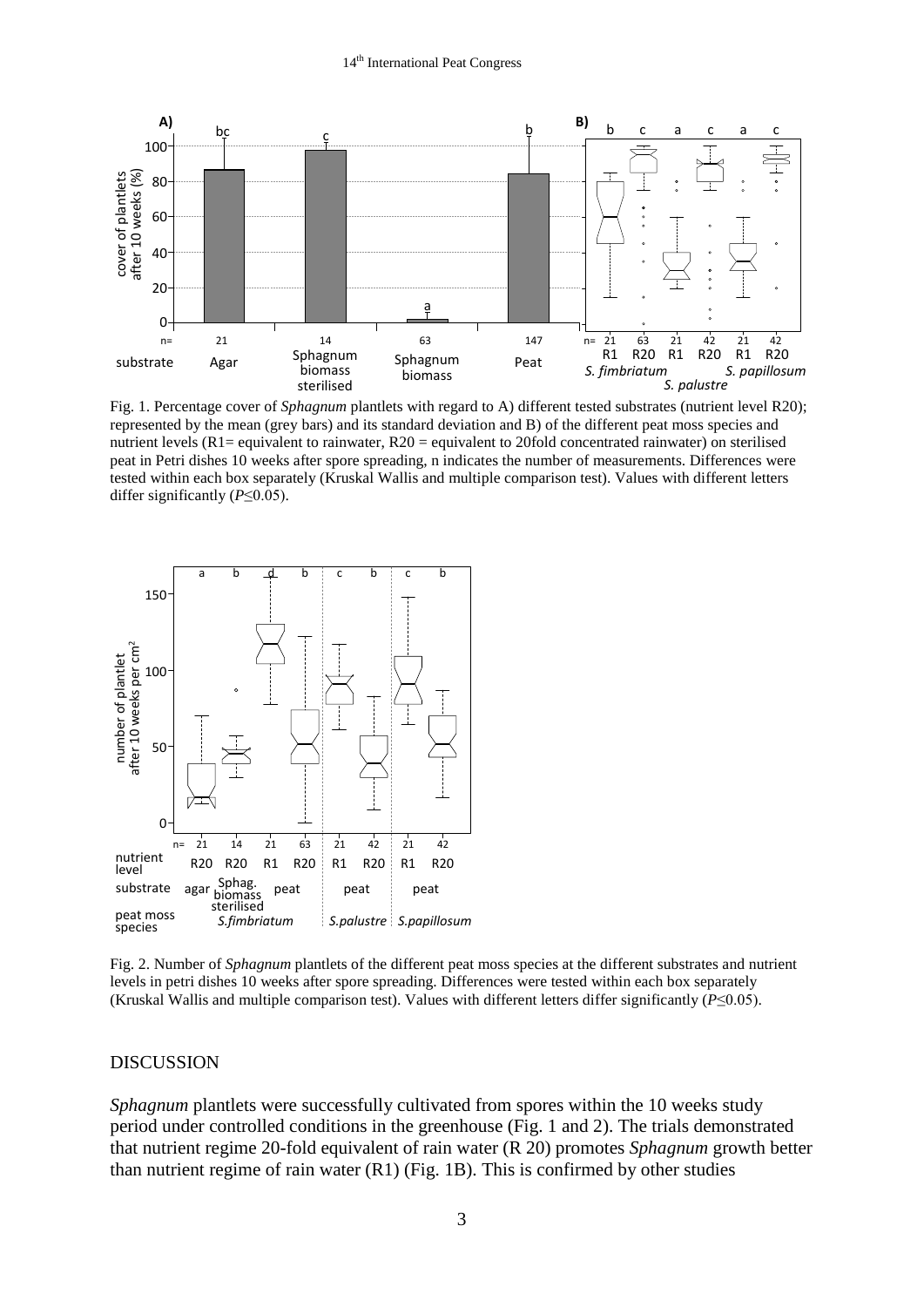indicating an absent spore germination by P-deficiency (Boatman and Lark, 1971; Rydin, 1986).

The nutrient level affects the robustness of the plantlets. While their coverage is high at R20, their number is significantly lower compared to R1, especially at nutrient agar. This indicates that R1 plantlets are smaller and more fragile, less suitable for the installation of a *Sphagnum* cultivation field.

Sterilisation of *Sphagnum* biomass as substrate seems essential as excessive growth of algae and fungi inhibits the growth of *Sphagnum*

The unsuccessful trials to grow *Sphagnum* from spores directly in the field might be ascribed to unfavourable weather conditions during the summer of 2011 which was extremely wet and the spores could have been washed away by the high water level. Other reasons could be the shorter time span of the trial (3 months in comparison to the 4.5 months conducted by Sundberg and Rydin, 2002).

# **CONCLUSIONS**

The fast and high rate to germinate *Sphagnum* plantlets from spores under controlled conditions in the greenhouse is very effective and seems to produce faster more robust plantlets than by vegetative propagation, at least at a high nutrient level (R20).

It was proven that *Sphagnum* plantlets grown from spores are suitable as propagules for Sphagnum farming (the mosses grew well on the field experimental sites)

The efficiency of the production of *Sphagnum* plantlets needs still to be improved; testing of further *Sphagnum* species with reduced density on further substrates.

As the initial trial to disperse spores directly onto field experimental sites, further trials are required in order to minimise steps in the production chain and to incease cost effectiveness.

The production of seeding material via generative propagation is very promising and has the advantage that storage is easier.

# ACKNOWLEDGEMENTS

The research project has been facilitated by the German Federal Ministry of Economy (BMWi), Torfwerk Moorkultur Ramsloh Werner Koch GmbH & Co. KG, mst-Draenbedarf GmbH, Niedersaechsische Rasenkulturen NIRA GmbH & Co. KG and Rosengut Langerwisch GmbH & Co. KG whose financial and in-kind support is gratefully acknowledged. We thank our project partners for the fruitful cooperation.

### REFERENCES

Boatman, D.J. and Lark, P.M. (1971). Inorganic nutrition of the protonemata of *Sphagnum papillosum* Lindb., *S. magellanicum* Brid. and *S. cuspidatum* Erh. *New Phytologist*, 70, 1053  $-1059.$